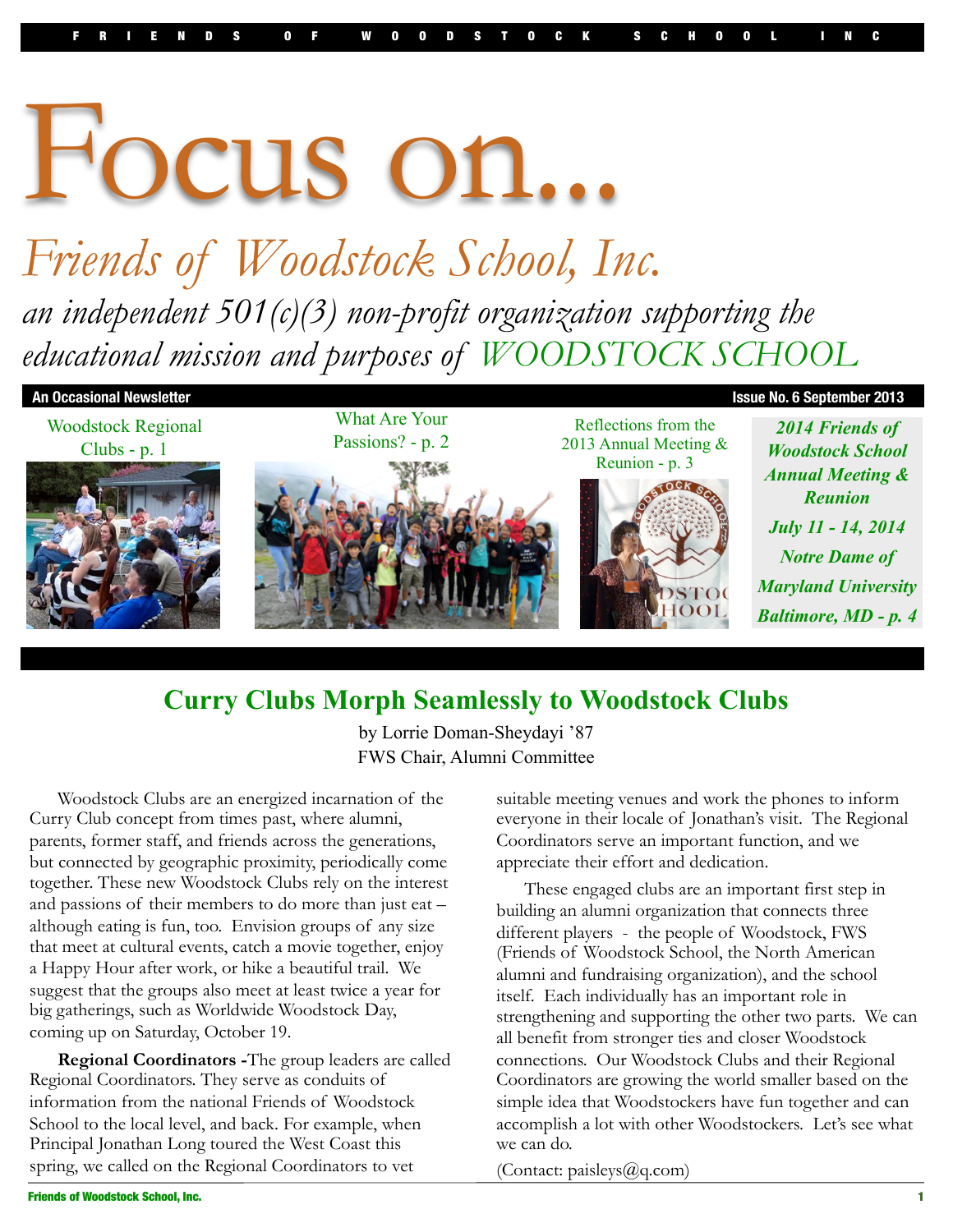# **Chess, Birding, Soccer? What Are Your Passions? PASSAGE at Woodstock**

by Bethany Okie, Dean of Enrichment

My name is Bethany Okie. My husband, Abe, and I are from Atlanta, GA, and we are finishing our third year at Woodstock School. We were both hired as music teachers, but two years ago I moved into the vacant drama position. As a former musical theatre major and working actress, it's a good fit for me. It has been exciting to work toward rebuilding the theatrical life of the Woodstock community back to its glory years of top-notch productions and broad student involvement.

The recent successes in the drama program are an example of what we're hoping to do with the enrichment program: give students an opportunity to pursue interests which develop their character through experiential learning.

**New concept of after-school activities** - Enrichment (or "after-school activities" as they are often called) has always been a part of student life at Woodstock. There are many successful clubs, sports, and activities that engage students throughout the week. However, there hasn't been a cohesive vision or purpose as to what these activities are intended to accomplish. Are we allowing students the space and opportunities to discover an interest and develop it into a passion? What is the framework for activities which enables students to succeed at their efforts? With a larger student body and more activities, how do we avoid burnout? These are some of the questions we're seeking to answer.

We have developed an impressive list of options for student enrichment opportunities. How these activities will be staffed and scheduled is a big piece of the puzzle.

**Enrichment requirements** - We have a new weekly class schedule for the 2013-2014 school year which includes time allocated for enrichment activities. All teachers are required, in addition to their normal course workload, to spend around three hours per week of enrichment time with students. All Senior School students will need to participate in two to five enrichment slots.

Our planning has included surveying the passions and skills of the staff and matching them with the interests and needs of Senior School students. Several staff have volunteered to lead more clubs and activities than are required because they are excited about the opportunity. A student survey this semester brought to light many student interests. These range from cooking to debate club, science experiment club, astronomy, math, service, silent contemplation, many sports, knitting, crafts . . . and the list continues.

**The PASSAGE program** - We launched the new enrichment program with 105 clubs. It is called the PASSAGE program. Just as the word "passage" means journey, our goal for student involvement in Enrichment at Woodstock is to take them on a journey to discover their passions and gifts.



Abe and Bethany Okie

Appropriately, the word PASSAGE is an acronym describing the program:

**P**assion & Perseverance is found through pursuing one's interests in

**A**rts & Sciences

**S**ervice & Spirituality

**A**thletics & Adventure

**G**lobal Understanding & Leadership

Through **E**xpeditions of Discovery

Our intent is not to add more busy-ness to our already full schedule, but to help students make choices as to what specific interests they wish to pursue in a focused manner. Rather than encouraging aimless dabbling, this will be an opportunity for students to find what their interests are and gain the skills and knowledge necessary to pursue these interests in depth.

Our final goal is to provide students and teachers the opportunity to reflect on what they have learned. Teachers of enrichment activities will write comments on student participation and will speak to the gifts and abilities of the students. Students themselves will have time to reflect upon their experiences as they try different expeditions of discovery and work to explore their passions, gifts, and goals.

(Contact: BethanyOkie@woodstock.ac.in)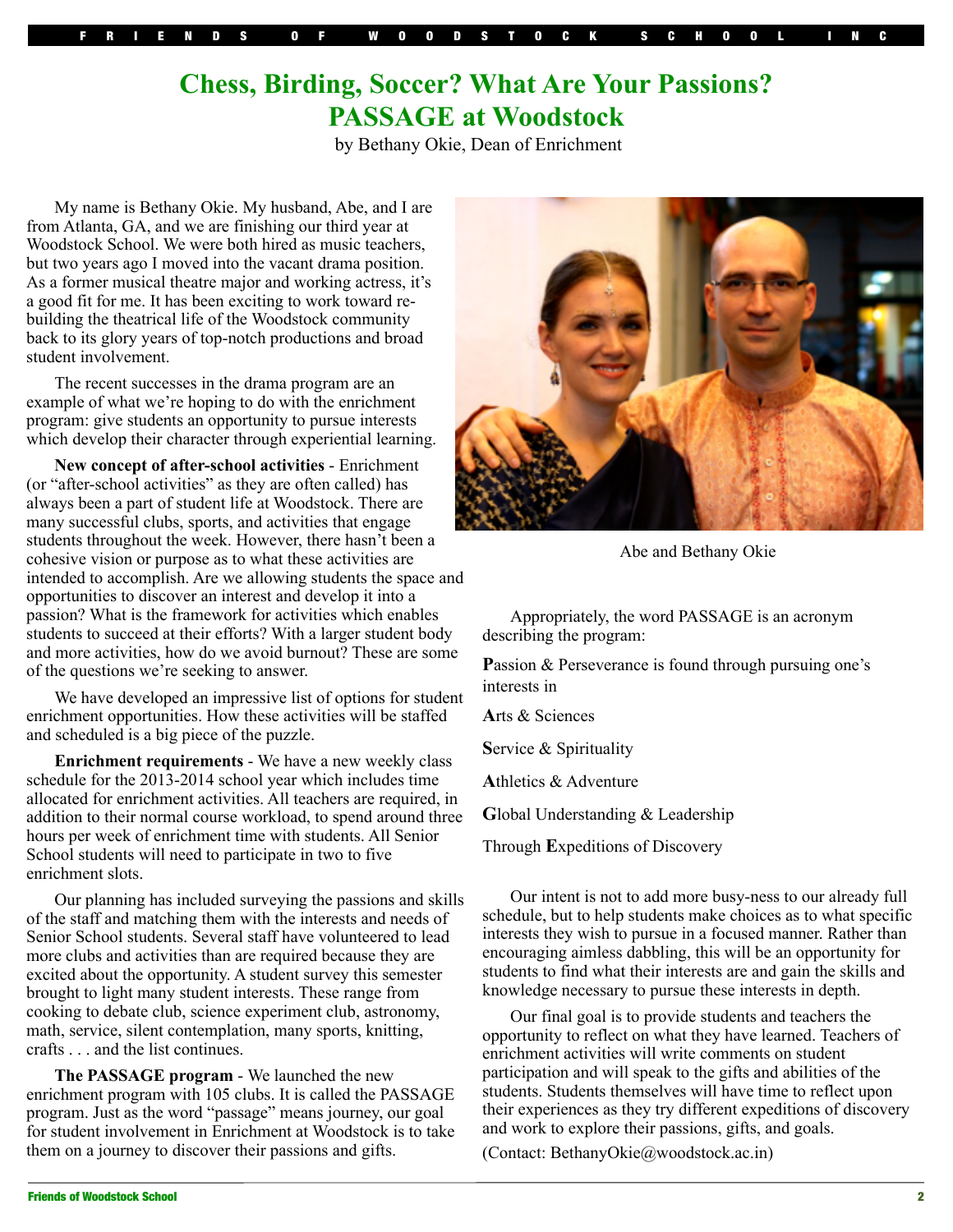





Ms. Shonila Chander Social Studies Faculty

Dr. Jonathan Long Principal

# **We Shared Stories and Asked Questions: Reflections from Knoxville, TN**

by Akshay Birla '05

Each year a few hundred people in North America descend on a college campus to celebrate their shared heritage of Woodstock School. The locals are bewildered, and you can't stop us Woodstockers from chatting away throughout the weekend. Our reunion at Maryville College, near Knoxville, TN was no exception. It was spectacularly organized and set in mountains that made me nostalgic for Mussoorie.

I wasn't expecting a lot of people from the 90s to show up so when  $\hat{I}$  saw one, Chris Green '00, I thought he was familiar. He looked like that crazy genius art teacher from 7<sup>th</sup> grade who taught us how to make papier-mâché masks. He then it too will be infected with this optimism. got us to write lines of narratives that we cut up, put in a bowl, and reassembled to come up with a shared narrative. We acted out that story using our masks, first at Parker Hall, and then at Happy Valley.

**Akshay finds his art teacher** - But this man - I remembered him as being really tall - and this Chris Green wasn't that much taller than I. Of course, it took me a while to realize that my memory is that of a fourteen-year old. We enjoyed a great personal reunion. Meeting Chris was also a reminder of the powerful impact of teachers, of alumni who give back to the school by teaching there, and of the role of art in shaping creative thought and interaction. Chris has continued his work and has an installation at the United Nations, "The Tree of Promises." Check it out at www.chrisgreenkinetics.com/ Tree\_of\_Promises.html

Chris' story of giving back was enhanced by the many alumni who were recognized as members of the Lyre Tree Society and others who have contributed repeatedly over 10+ years. Their generosity as well as that of several of my classmates emphasized for me that those institutions that serve the public good need public support to sustain them.

**Optimism about Woodstock** - In that context, it was inspiring to hear from Principal Jonathan Long. He described his vision for the school, both as an institution that makes an impact on its students and as a teacher training college that will play a substantial role in reshaping the education workforce in India. I've never been more optimistic about the school. As our alumni community engages more with the school,

**Baltimore in 2014 -** But as we change, we know that the world has changed. In many ways, it has become more enlightened; in some ways it has become crueler. How then, will Woodstock keep up? A question from a prospective parent, "Our son is gay; will he be safe at Woodstock?" was a reminder that no parent would have asked Woodstock this question fifteen years ago. Few schools would have had answers. Our alumni events where we share stories and pose questions are powerful means through which we contribute to the future of Woodstock. The school needs our support to be as positive a force in the lives of future students as it was for us. I will be back for the Woodstock conference in 2014, and I hope you'll join me in Baltimore.

(Contact: birla13@hotmail.com)

#### **Introducing Bruce Davis '73**

by Marianna Presler McJimsey '54



Bruce Davis is a Woodstock School "lifer." He was born at Landour Community Hospital and graduated from Woodstock in 1973. His self-definition as a "lifer" has continued into adulthood for he has been serving for five years on the Friends of Woodstock School Board as Treasurer and Finance Committee Chair.

College application forms ask about one's extra-curricular activities. Bruce's list, as is true of many of our school's college applicants, might have included interests not usual for high school graduates in suburban Chicago where Bruce lives. He remembers marbles, chestnut fights, tops, chappal tag, making props and bum wads for Going Down Day, or collecting beetles and ferns. His college application probably did mention Bruce's participation in basketball, swimming, and track and field while at Woodstock.

Bruce majored in Asian Studies at the University of Chicago and received an M.A. from Tufts University's Fletcher School of Law and Diplomacy. During an internship at the India Desk of the State Department, he helped plan a State visit by Prime Minister Morarji Desai.

In the mid-1980s, Bruce spent four years as the India and South Asia Country Officer for the Continental Illinois National Bank. His career has included corporate finance and banking. He is currently a partner at Appraisal Associates, a commercial real estate appraisal firm in Chicago.

Bruce's parents are retired missionaries from Orissa. In Landour, the family, including Bruce, his sister, Carolyn '78, and his two brothers, Glenn '80 and John '71, lived at Abergeldie. Bruce and his wife, Susan, have a daughter, Elizabeth, and a son, Christopher.

Bruce entered boarding for the first time in second grade. A barber visited Ridgewood on weekends. Not knowing how to instruct the barber, Bruce looked to the "big kids" in 4<sup>th</sup> or 5<sup>th</sup> grade for advice. They told him to ask for a "butch." His head was essentially shaved. As a consequence, Bruce quickly learned how to think for himself.